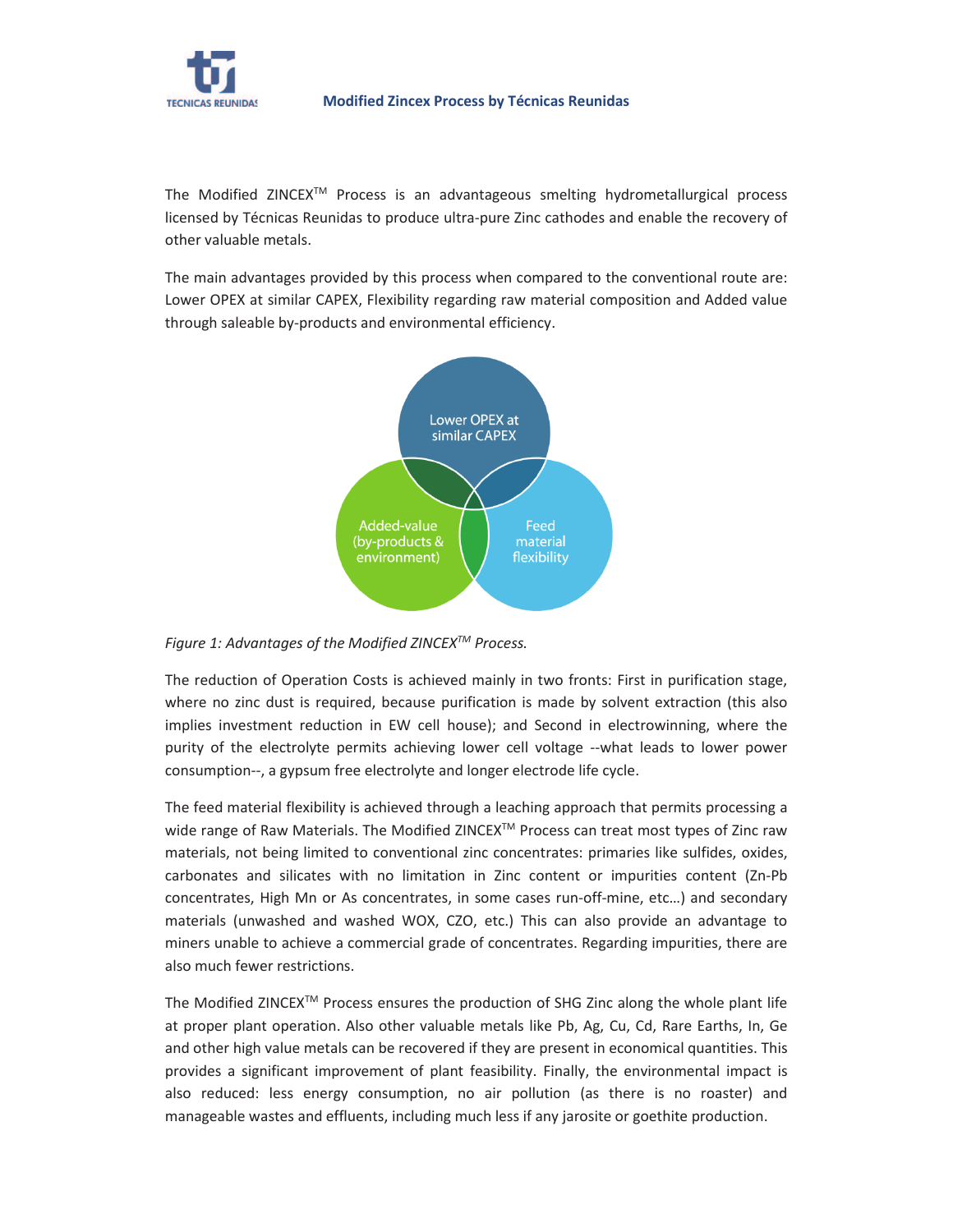

The history of Modified ZINCEX<sup>™</sup> Process starts in the early 70's with the development of the (former) Zincex<sup>TM</sup> process. This process was aimed to recover Zinc from Zinc complex solutions or solids with high presence of impurities hardly separable by conventional routes. The first industrial implementation of the (former) ZINCEXTM process took place in 1976. After two successful industrial implementations a further development of the technology resulted in the current "Modified ZINCEXTM Process".

Nowadays, the Modified ZINCEX<sup>TM</sup> Process is in commercial use for processing oxidic zinc ore at Skorpion in Namibia (150,000 MTPY SHG Zinc) and for secondary materials at Akita in Japan (25,000 MTPY SHG Zinc), at Portovesme in Italy (52,500 MTPY SHG zinc from WOX) and at Horsehead in the USA (135,000 MTPY SHG zinc from WOX).



*Figure 2: History of the Modified ZINCEXTM Process.* 

# 1.- Process Description

The Modified ZINCEX<sup>™</sup> Process is a technology for zinc refining (the word "refining" is used rather than "smelting" as no roaster or furnace are used) based on three main stages: (Direct) Leaching, Solvent Extraction and Electrowinning.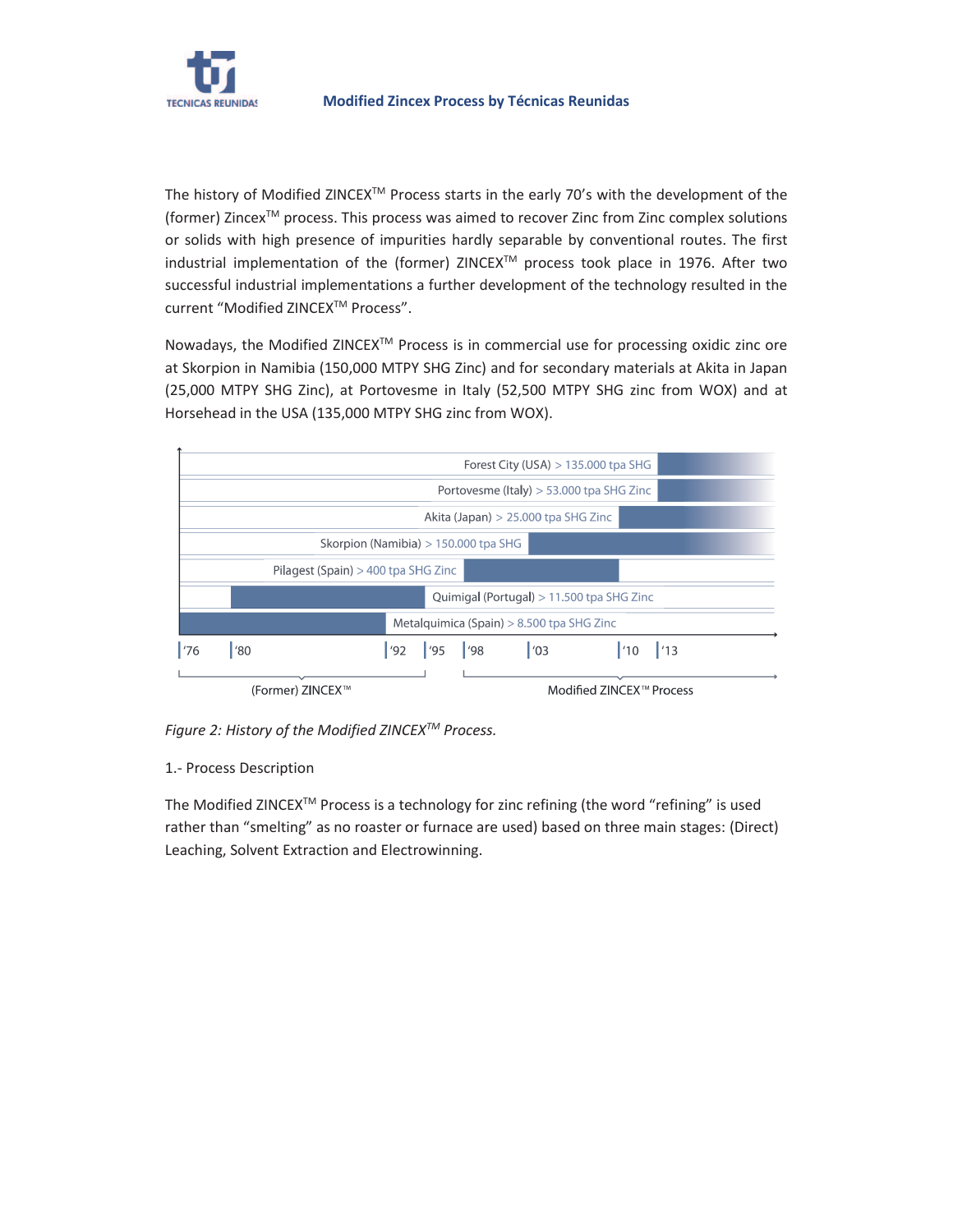



*Figure 3: Main process stages of the Modified ZINCEXTM Process* 

Leaching is carried out at proper conditions to produce a Pregnant Liquor Solution (PLS) of very low zinc concentration. This has the following advantages: high recoveries of zinc (as high as in hot acid leaching) while iron and other impurities remain mostly intact in the leaching residue - -therefore very low jarosite or goethite formation. The concentration of zinc in the PLS may be as low as 20gpl, although 30-50gpl is standard. This can be done because Solvent Extraction stage, besides being a complete purification unit, concentrates the liquor solution to achieve suitable concentrations for EW. This leaching approach is applied for both sulfidic and oxidic raw materials.

The leaching residue can be used as raw material for Lead, Silver and other valuable metals recovery. Tecnicas Reunidas has industrial proprietary processes that can be applied for this aim. This new stage can improve significantly the feasibility of a project when Lead, Silver and other valuable metals are present in the raw material.

Solvent Extraction is the core of the technology. It works as a perfect barrier for impurities and as a transfer vehicle for zinc to EW and acid to Leaching. There are three units in this stage: Extraction, Washing and Stripping.



*Figure 4: The three Aqueous/Organic/Aquueous circuits and zinc-acid countercurrent transfer*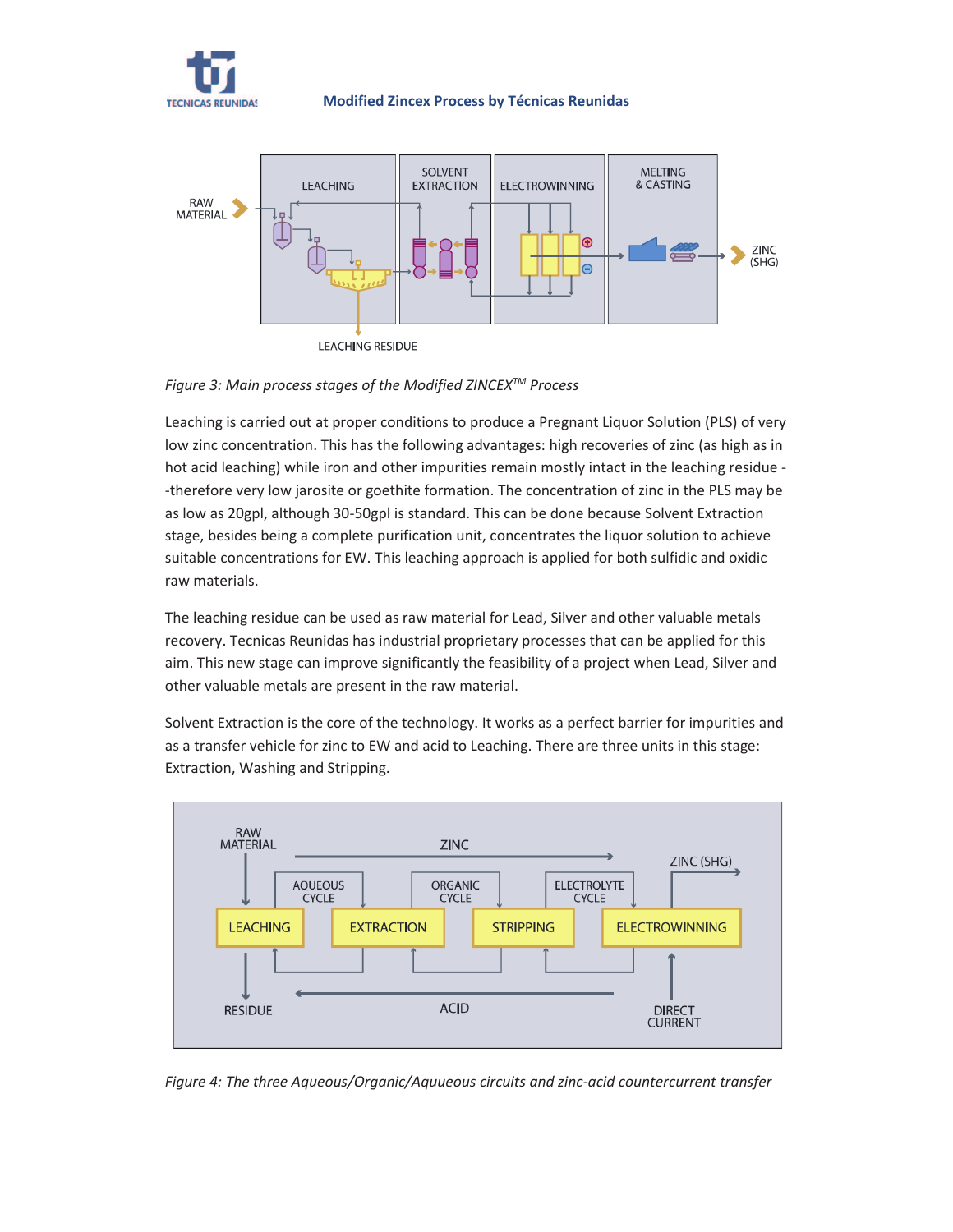

Zinc Extraction from the PLS is performed using D<sub>2</sub>EHPA (di-2-ethyl hexyl phosphoric acid) as the organic extractant in a kerosene type diluent. In the proper design and operating conditions, D2EHPA can ensure very high and selective affinity for zinc. The exhausted acid raffinate is recycled to leaching stage.

A small bleed stream may be taken in order to control circulating impurity levels. Other valuable metallic elements, like Copper and Cadmium, which have been concentrated in this bleed, may be recovered if they are present in economic quantities. MZP also enables in this stage the recovery of high value metals such as Rare Earths, Indium, Germanium, etc.

The Washing unit performs a physical and chemical wash of the loaded organic to remove entrained and co-extracted impurities.

Finally in the Stripping unit, the loaded and washed organic passes to the stripping unit where it is put in contact with spent electrolyte. Zinc is thus stripped into the electrolyte producing an ultra pure Loaded Electrolyte ready for zinc Electrowinning. After zinc stripping, a small bleed of stripped organic is regenerated, thus preparing the whole organic phase to restart the cycle in the Extraction stage.

The Loaded Electrolyte produced in the Solvent Extraction stage is extremely pure, free of impurities and gypsum that would affect the zinc electrowinning plant and increase maintenance expenses. The highest performance of the tankhouse can be achieved by this process, provided that proper maintenance and housekeeping policies are applied by operators. Another benefit is the longer life of the electrodes. Tecnicas Reunidas ensures the suitability of the electrolyte for any commercial Electrowinning process.



*Figure 5: Schematic of the Skorpion Zinc SX flowsheet. Source Skorpion Zinc and TR; ISEC 2011.* 

## 2.- Advantages of the Modified Zincex Process

The main advantages provided by this process when compared to the conventional route are: Lower OPEX at similar CAPEX, Flexibility regarding raw material composition and Added value through saleable by-products and environmental efficiency.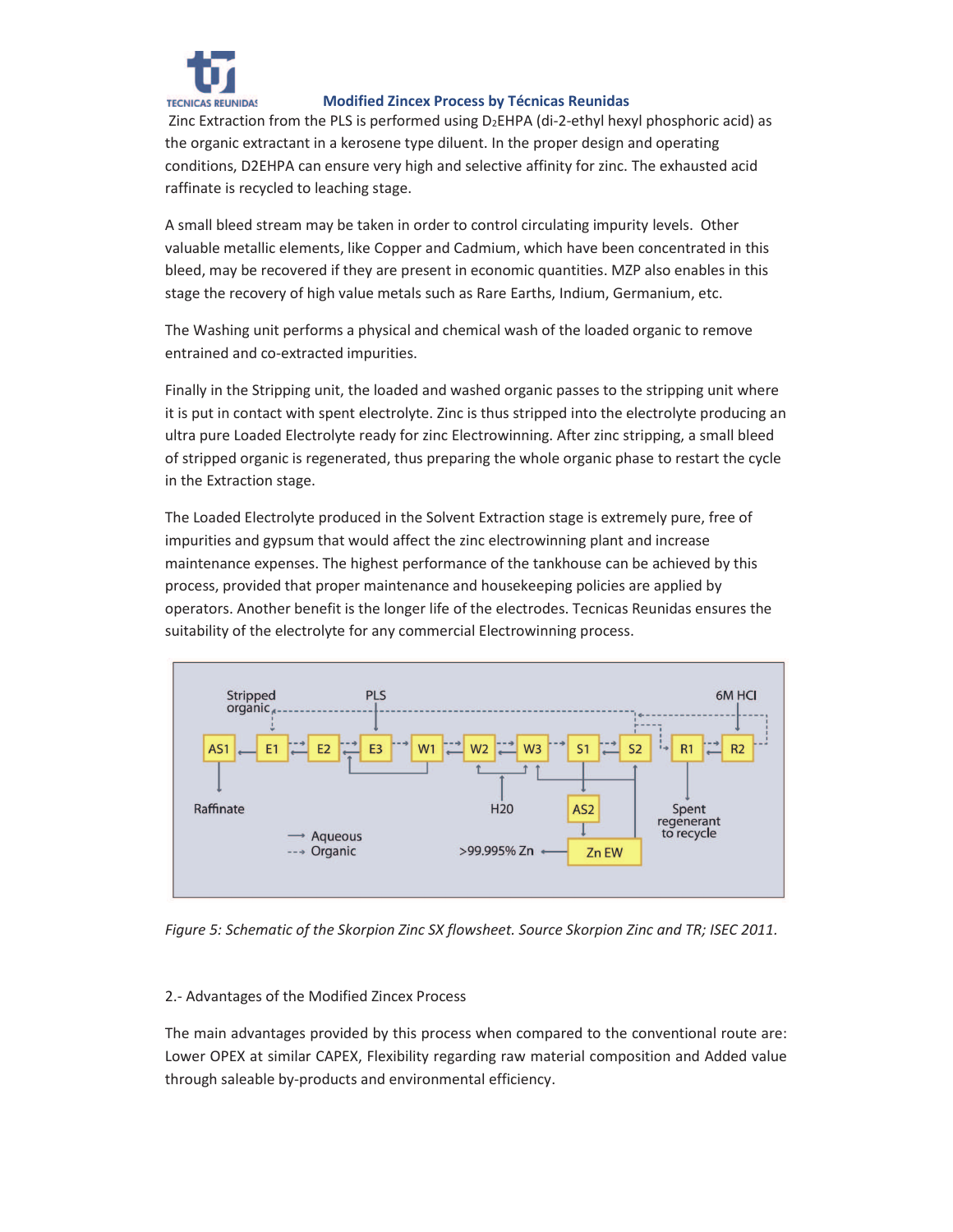



*Figure 6: Skorpion Zinc plant* 

## Technical Advantages

The main differential advantage of MZP over RLE comes from the existence of two independent circuits that lead to safer and more robust operation; one circuit for leaching and another for electrowinning. These circuits are separated by the organic cycle of SX, which behaves as a physical and chemical barrier.

This makes the process very flexible to deal with unexpected amounts of impurities coming into the system or in general with operational disturbances. This in addition improves the performance of the electrowinning unit due to the extreme purity of the electrolyte produced by SX system.

In the leaching stage the zinc concentration in the PLS can be reduced because MZP Solvent extraction not only purifies zinc-rich solutions but also increases their concentration. This leads to the following advantages:

- Leaching can be achieved in softer conditions without any loss in zinc total recovery.
- · A lower amount of iron is leached. Therefore jarosite/goethite production is significantly reduced, if any at all.
- · Direct leaching of various types of zinc raw materials is technically and economically feasible. This includes primaries without limitation of impurities or lead content, grade, nature (oxidic or sulfidic) and secondaries.
- · The contained lead and silver can be recovered through other Tecnicas Reunidas technologies
- · Lower concentrations of zinc in the leaching stage imply in practice less zinc losses.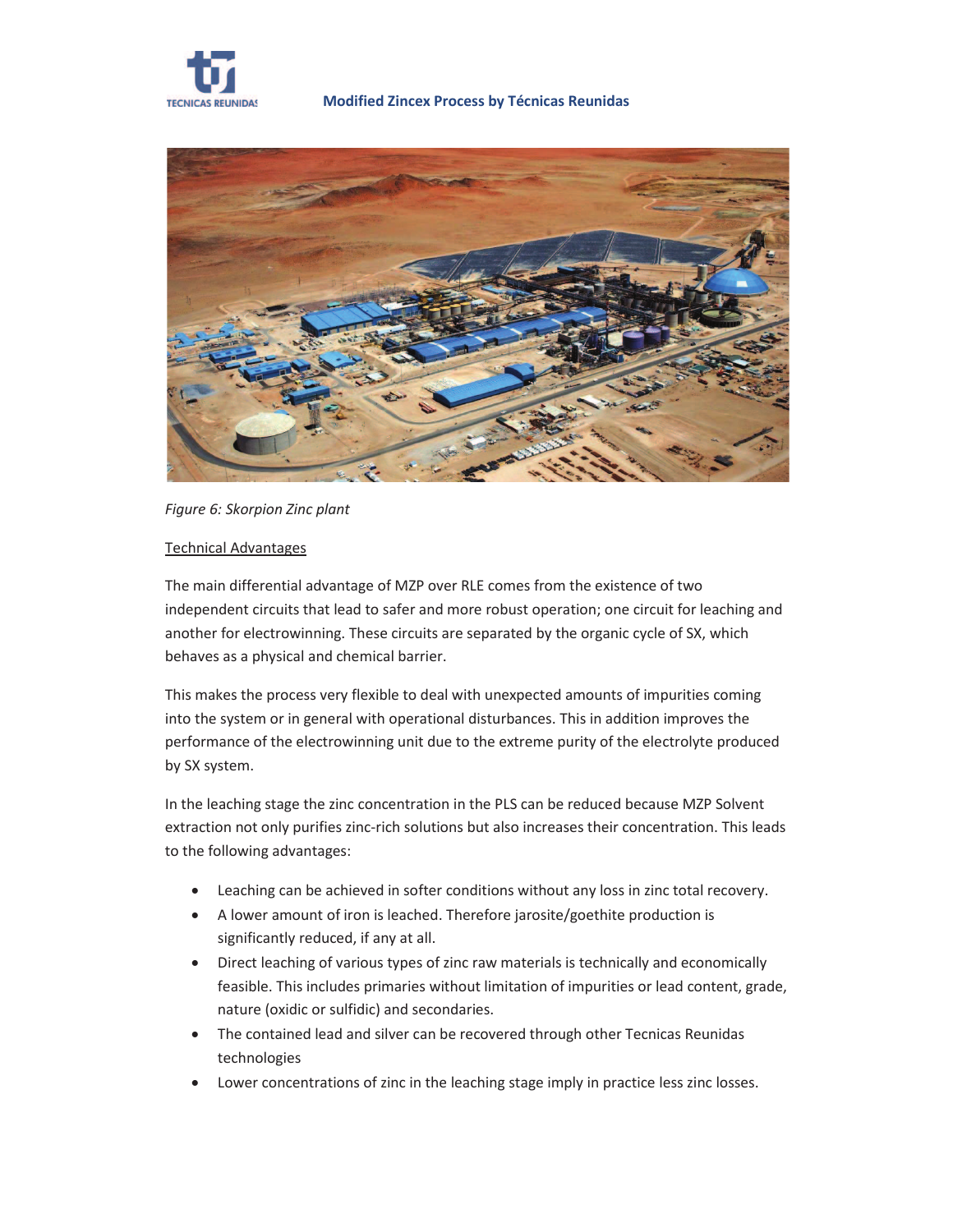

The SX unit yields an extremely pure electrolyte free of impurities like Co, Ni, Cu, Cd, Mn, Fe, Mg, Ca, Na, K, Cl, F, etc. This permits the recovery of zinc from secondaries (high Cl and F) or high-Mn concentrates without limitation. In addition Minor metals such as Cadmium, Copper, Silver, Gallium, Indium, Nickel, Rare Earths, etc, can be recovered as by-products enhancing plant feasibility.



*Figure 7: Modified ZINCEXTM Process as a perfect barrier for impurities* 

In the electrowinning stage several advantages are found like:

- · The high quality of the electrolyte leads to a lower cell voltage, which results in lower power consumption.
- The cellhouse is free of gypsum. This makes tankhouse maintenance less intensive and cooling equipments smaller and cheaper. Heat exchanger works perfectly with no gypsum scaling at all.
- The level of chlorides and fluorides is much lower. EW atmosphere is chlorine gas free. Cathode corrosion is negligible and zinc crystallography is better. This improves stripping. Electrodes wear and tear is reduced.
- · No chlorides and gypsum leads to improvement in the morphology of the activation layer of the anodes and this to a lower requirement of anode cleaning and flattening. Therefore, anode life is extended.
- · The level of magnesium and other alkaline cations is at ppm level, which decreases cell voltage.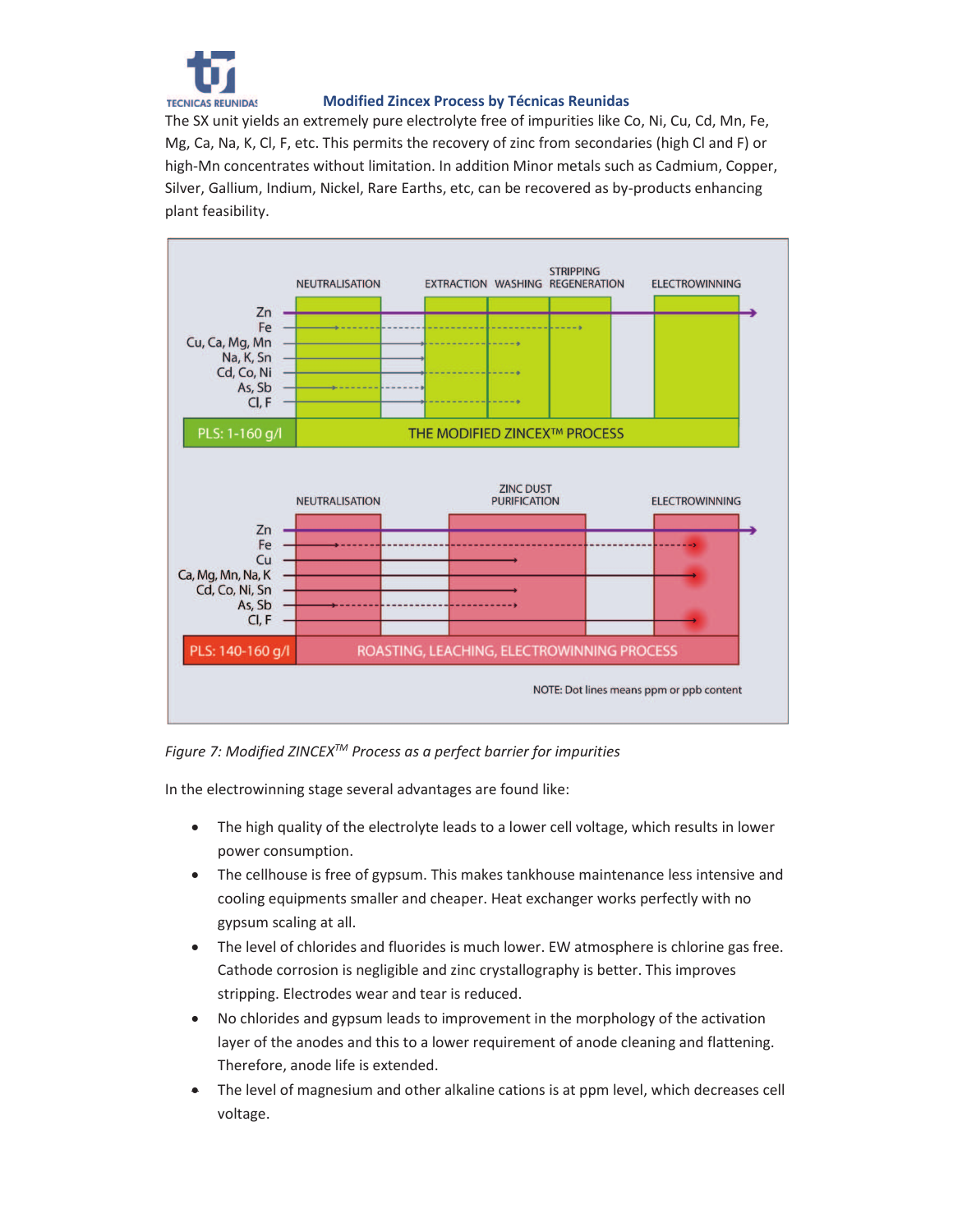

· The conventional RLE purification system consumes zinc powder, and therefore, the zinc tankhouse is >5% overdesigned. No zinc powder is needed in MZP plants for purification purposes.

The environmental advantages are: less energy demand, much less iron leaching, higher recovery of other valuable metals and no roasting. All these factors enhance the environmental sustainability of MZP Plants.

This process can provide a benefit to miners that have big losses of zinc in their flotation stage. As lower quality concentrates can also be treated.

## Economical Advantages

All above technological advantages produce the following economical advantages:

OPEX: On average **savings of 15%** of total operation costs are achieved operating a Modified ZINCEXTM Process Plant instead of a conventional smelter.

CAPEX: On average savings between **1% to 10%** of total investment costs are achieved in the construction of a Modified ZINCEX<sup>™</sup> Process Plant instead of a conventional smelter.

In addition plant feasibility is significantly enhanced with the recovery of other valuable metals like Pb, Ag, Cu, Cd, Rare Earths, In, Ge and other high value metals.

| <b>PROCESS STAGES</b>                        |                                     | <b>MZP CHEAPER?</b> |             | <b>REASONS</b>                                                                                               |
|----------------------------------------------|-------------------------------------|---------------------|-------------|--------------------------------------------------------------------------------------------------------------|
| <b>RLE</b>                                   | <b>MZP</b>                          | <b>CAPEX</b>        | <b>OPEX</b> |                                                                                                              |
| Crushing and<br>Milling                      | Crushing and<br>Milling             | The same            | <b>Yes</b>  | Optimized because no minimum<br>zinc content in concentrates.                                                |
| Roaster                                      | <b>NO</b>                           | Yes                 | <b>Yes</b>  | No Roaster at MZP                                                                                            |
| Gas Handling and<br>Scrubbing                | <b>NO</b>                           | <b>Yes</b>          | <b>Yes</b>  | Not required, no gaseous<br>emisions.                                                                        |
| <b>Sulfuric Acid Plant</b>                   | <b>NO</b>                           | <b>Yes</b>          | <b>Yes</b>  | No SO <sub>2</sub> produced in MZP.                                                                          |
| Leaching                                     | Leaching                            | <b>Yes</b>          | The same    | MZP leaching conditions are<br>much softer.                                                                  |
| Leaching Residue<br><b>Handling</b>          | Leaching Residue<br><b>Handling</b> | Yes                 | Yes         | No Jarosite production. Therefore<br>no Jarofix unit in MZP.                                                 |
| <b>Zinc Dust</b><br>Purification &<br>Others | Solvent<br>Extraction               | The same            | <b>Yes</b>  | CAPEX: One MZP stage<br>substitutes many in RLE.<br>OPEX: No zinc dust and other<br>reagents addition in SX. |
| <b>Zinc Dust</b><br>Production               | <b>NO</b>                           | Yes                 | <b>Yes</b>  | Not needed in MZP.                                                                                           |
| Electrowinning                               | Electrowinning                      | <b>Yes</b>          | <b>Yes</b>  | CAPEX: Lower capacity for same<br>production (no 4% zinc dust<br>production and recycling)                   |